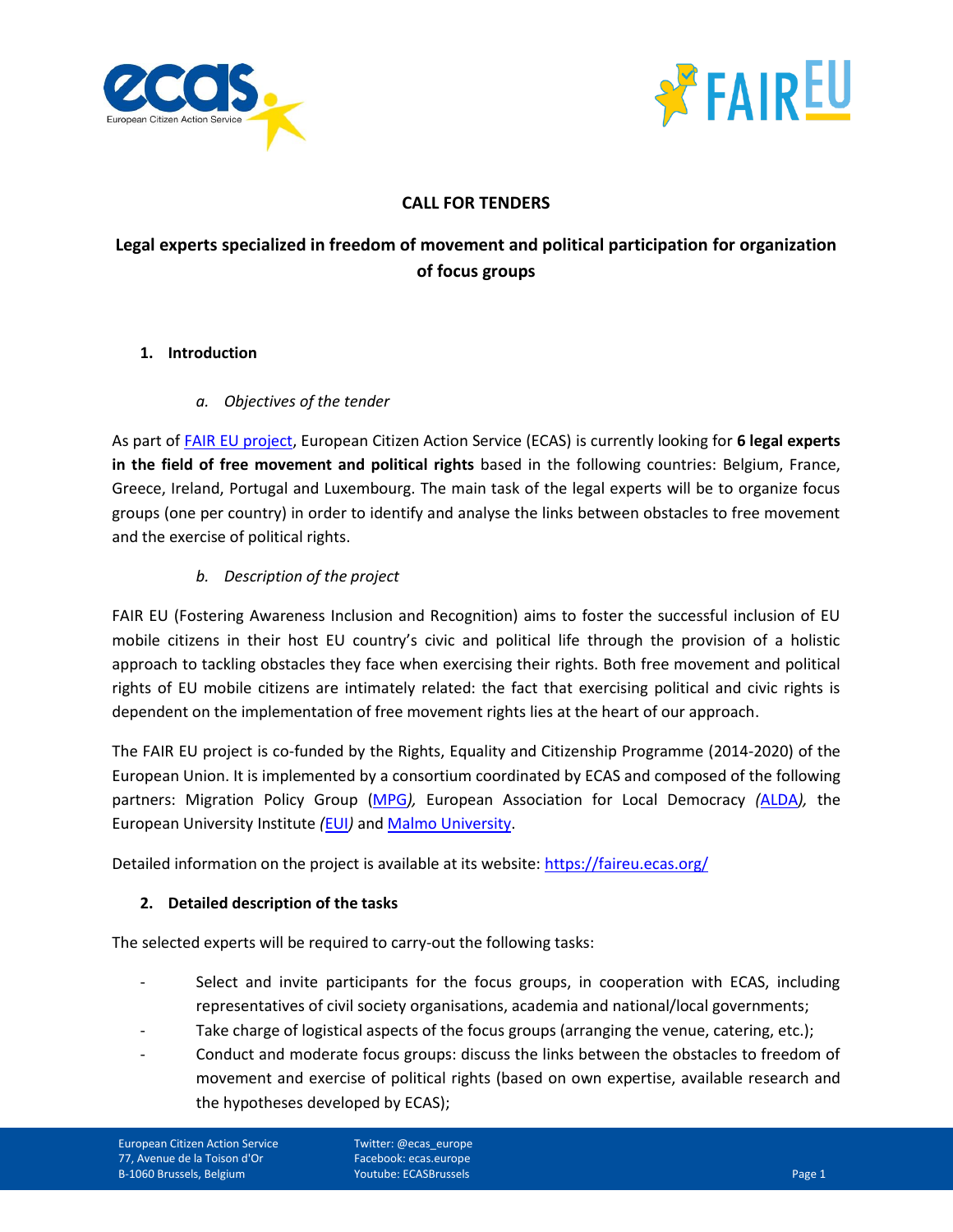



Develop the final report from the focus groups including a summary of the discussions and main conclusions regarding the link between the obstacles to freedom of movement and political participation. The report must be developed in English and in the language of the country where the focus group took place.

## **3. Time framework for the focus groups**

The focus groups should take place within the time framework specified below:

- Belgium (Brussels) 3-14 September 2018
- France (Paris) 16-30 September 2018
- Greece (Athens) 16-31 October 2018
- Ireland (Dublin) 1-16 November 2018
- Portugal (Lisbon) 26 November-7 December 2018
- Luxembourg (Luxembourg) 7-18 January 2019

#### **4. Financial offer**

The offer for organization of each focus group can be priced up to €1,272 all taxes included. Additional resources will be provided for the logistical organisation of the event (room rental, catering).

#### **5. Required qualifications**

The legal experts should possess:

### **1) General qualifications:**

- University degree in law
- Fluency in English
- Fluency in the language of the country where the focus group will take place
- Knowledge of the legal system and institutions of the country where the focus group will take place

### **2) General professional experience**

- At least 5 years of professional experience
- In-depth knowledge of EU law in relation to freedom of movement and political participation

### **3) Specific skills**

- Previous experience as expert or trainer on the topic of freedom of movement and/or political participation
- Proven ability to moderate and facilitate workshops or focus groups

Twitter: @ecas\_europe Facebook: ecas.europe Youtube: ECASBrussels Page 2